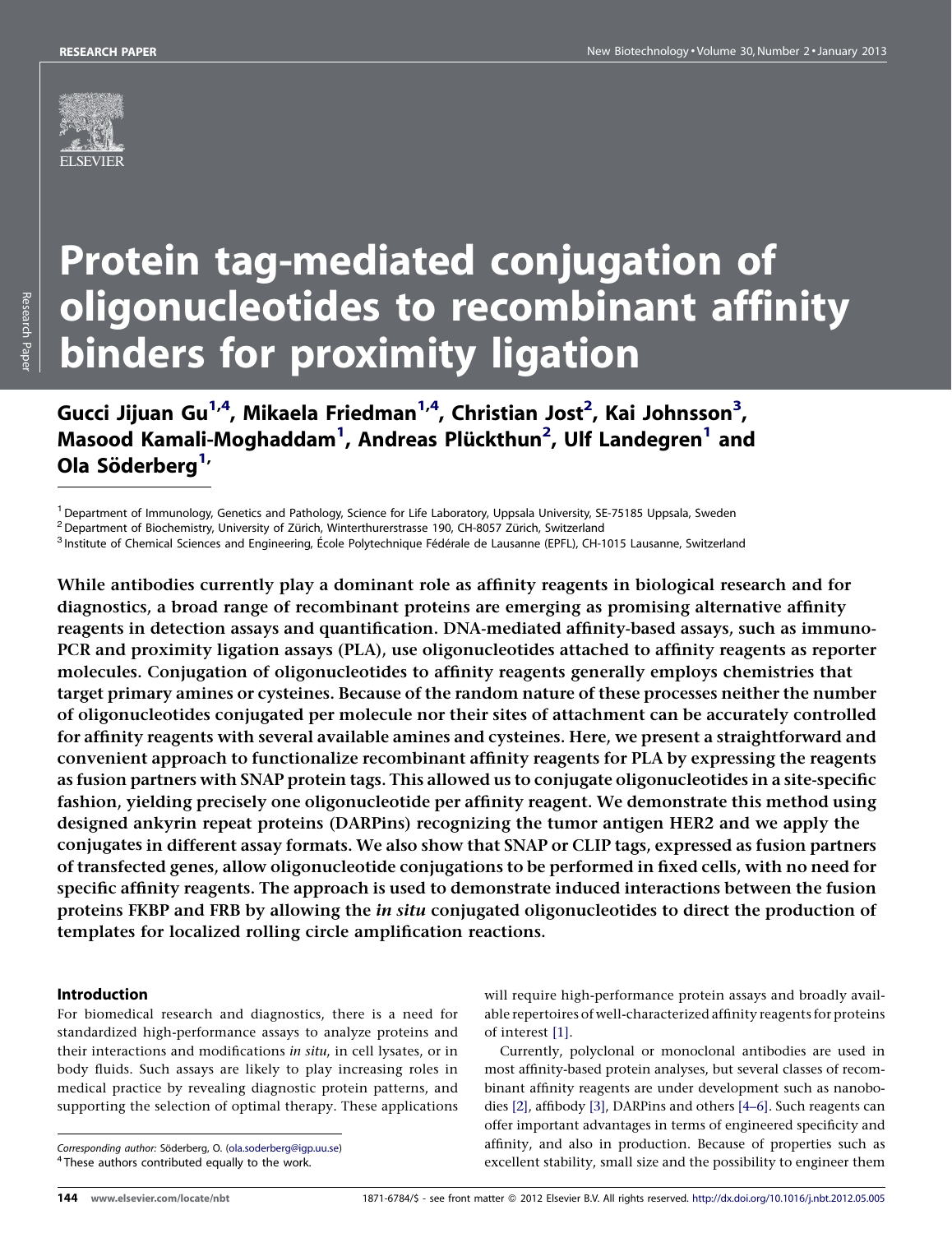<span id="page-1-0"></span>for convenient application in specific assay formats, they can extend the range of applications of affinity reactions beyond those of antibodies. Examples of recombinant affinity reagents include molecules that represent fragments of antibodies and a range of scaffold proteins designed to exhibit contact surfaces that can be varied for binding to putative target proteins [\[4,5\]](#page-7-0). A scaffold protein with attractive properties for high-affinity protein binding is the designed ankyrin repeat proteins (DARPins) [\[6\]](#page-7-0). These are approximately 15–20 kDa in size (compared to 150 kDa for intact IgG antibodies) and they exhibit impressive stability, surviving for months at 37°C. Because the DARPins have no cysteines and fold well in the cytoplasm, they can also be expressed within the cell. A repertoire of DARPins directed against extracellular and intracellular target proteins is now available [\[6\]](#page-7-0), and a particular effort has been devoted to generating DARPins against the ErbB receptor family, with affinities in the low  $nM$  to pM range  $[7-9]$ .

Proximity ligation assay (PLA) can provide improved opportunities for measuring proteins [\[10\]](#page-7-0) or more complex targets such as interacting or aggregated proteins [\[11\]](#page-7-0) and exosomes [\[12\]](#page-7-0) in blood samples and cell lysates [\[13\].](#page-7-0) The technique can also be applied to visualize endogenous protein interactions [\[14–16\]](#page-7-0) and post-translational modifications [\[17\]](#page-7-0) in cells and tissues. Detection of proteins or protein complexes using PLA requires binding by two or more

affinity reagents that are equipped with DNA oligonucleotides, and referred to as PLA probes. Upon proximal binding by a set of PLA probes amplifiable DNA strands, representative of proximal binding events, are formed by DNA ligation. The reaction provides high selectivity due to the requirement for multiple recognitions and good sensitivity of detection is ensured via amplified detection. For localized detection using in situ PLA, the DNA strands (priming and non-priming) coupled to affinity reagents serve first as templates for ligation, creating circular DNA molecules and then the priming acts as primer for localized amplification via rolling circle amplification (RCA) to form RCA products, containing hundreds copies of the same oligonucleotide sequence. The RCA products are easily detected as bright fluorescent spots using fluorophore-labeled hybridization probes (Fig. 1A). These spots can then be digitally recorded using dedicated software [\[18\]](#page-7-0). Real-time PCR is generally used to measure ligation products representing proteins detected in solution phase such as in cell lysates (Fig. 1B).

The first demonstration of PLA reactions made use of DNA aptamers as affinity reagents for the targeted proteins [\[10\],](#page-7-0) but in subsequent work poly- or monoclonal antibodies have generally been used. Several different chemistries are available to conjugate DNA strands to proteins. For antibodies, random coupling of oligonucleotides to primary amines is most commonly used



#### FIGURE 1

Schematic illustration of in situ PLA and solid-phase PLA using DARPin PLA probes. (A) In in situ PLA, targeted proteins or protein pairs are simultaneously bound by two DARPin PLA probes to which oligonucleotides (priming (with arrow) and non-priming (without arrow)) have been attached; circularization oligonucleotides are then hybridized to PLA probes in close proximity and enzymatically ligated to form amplifiable DNA circles. The circularized DNA is replicated with one of the PLA probes serving as a primer, forming an RCA product. Fluorophore-labeled detection oligonucleotides are then hybridized to the repeated sequence of the rolling circle products, resulting in bright sub-micrometer-sized DNA bundles. (B) In solid-phase PLA a sample (in this case cell lysate) is incubated with a targetspecific antibody-coated solid phase. Upon simultaneous recognition of the target protein by a pair of DARPin PLA probes, the attached oligonucleotides are brought in close proximity and can be joined by enzymatic ligation in the presence of a connector oligonucleotide complementary to the free ends of the oligonucleotides. A DNA template is generated that can be exponentially amplified and quantified by quantitative PCR.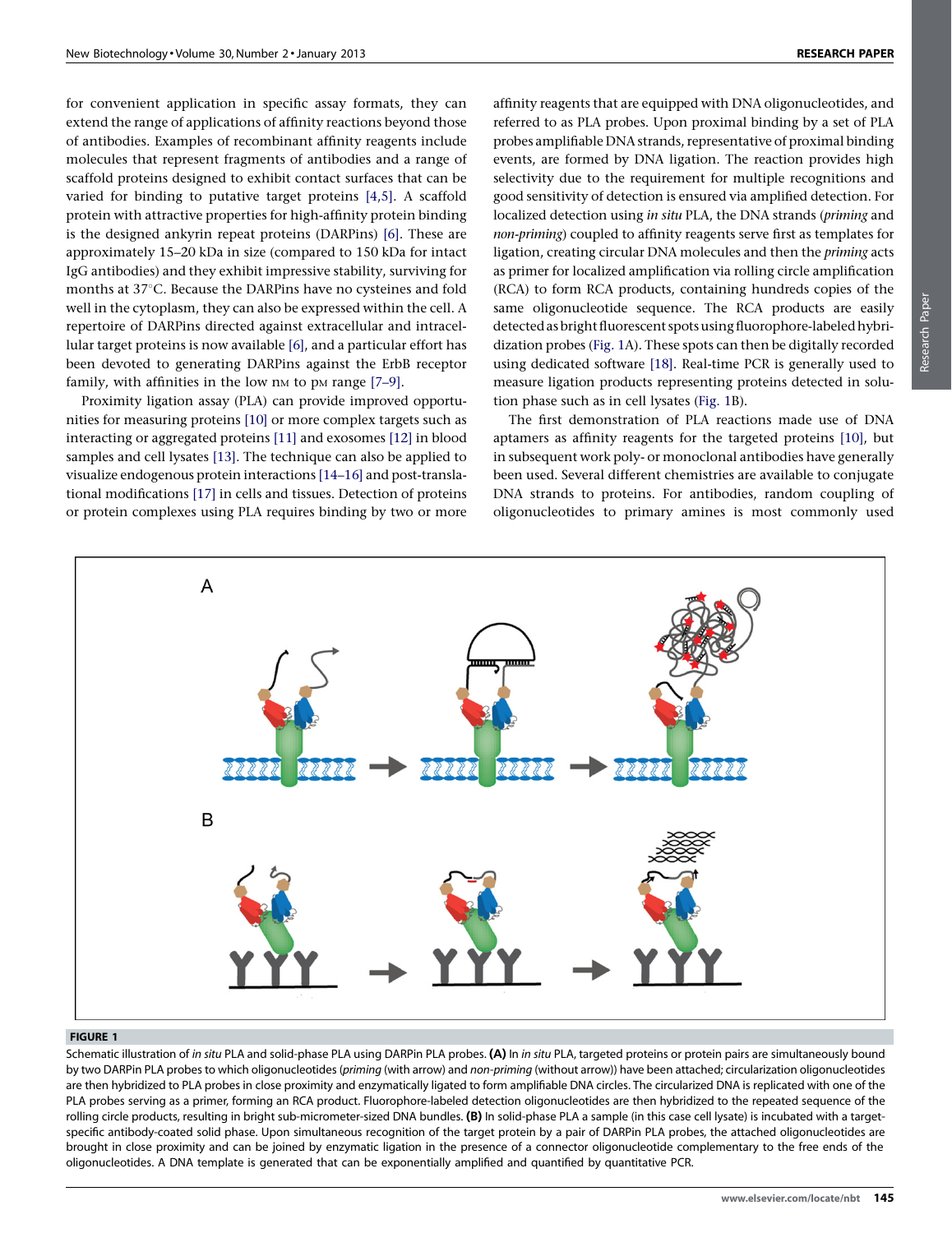<span id="page-2-0"></span>[\[11,13,19\].](#page-7-0) Conjugation of oligonucleotides to larger affinity reagents is relatively straightforward, but the process is poorly defined and target binding may be affected. It is therefore desirable to conjugate oligonucleotides in a site-directed fashion and preferably in a one-to-one ratio. For small proteins, where a significant fraction of the surface is potentially involved in binding to the target, random coupling of oligonucleotides is unsuitable. For DARPins, protocols have been reported for stoichiometric sitespecific coupling of ligands such as polyethylene glycol (PEG) and fluorophore at the N-terminal amino group, at engineered cysteines or at modified amino acids capable of undergoing click chemistry [\[20\]](#page-7-0). These reactions require purification of the ligand (here an oligonucleotide) and the protein, as well as some considerations about buffer and reaction conditions. For highthroughput protein–oligonucleotide couplings, alternative strategies with lower demands on reagent purity are thus of interest. A mutant form of the human DNA repair protein  $O^6$ -alkylguanine-DNA alkyltransferase reacts rapidly and specifically with  $O^6$ -benzylguanine (BG) and also with derivatives that carry a large moiety linked to the benzyl group [\[21\]](#page-7-0). With guanine as the leaving group, the benzyl moiety becomes covalently attached to a cysteine in the active site of the enzyme. The enzyme has also been mutagenized to become specific for O<sup>6</sup>-benzylcytosine (BC) in a similar manner [\[22\]](#page-7-0). Both enzyme domains (about 20 kDa) are commercially available as SNAP and CLIP tags, respectively [\[22–24\]](#page-7-0).

Here we have investigated the coupling of BG-modified DNA oligonucleotides to DARPin-SNAP fusion proteins. Using anti-HER2 DARPins [\[7–9\]](#page-7-0) as a test case the resulting PLA probes were validated by visualizing expression and interactions of endogenous HER2 proteins in cells, and by measuring HER2 levels in cell lysates. Furthermore, we illustrated the possibility to demonstrate protein interactions in situ using BG- and BC-modified DNA oligonucleotides as probes for in situ PLA detection of SNAP or CLIP fusion proteins, expressed in transfected cells. The transfected cells were fixed and permeabilized and interactions were analyzed by adding BG- and BC-modified DNA oligonucleotides as PLA probes. The oligonucleotides coupled in situ guided the circularization of

two other DNA strands that were then amplified by RCA and visualized via hybridization of fluorophore-labeled oligonucleotides. We show that this form of in situ PLA could successfully demonstrate induced interactions between FKBP and FRB proteins fused to SNAP- and CLIP-domains, respectively, with no need for specific affinity reagents.

#### Materials and methods

# Cloning, expression and purification of DARPin-SNAP fusion proteins

The ORFs for the anti-HER2 DARPins 9.01 [\[8\]](#page-7-0) and G3 [\[7\]](#page-7-0) were digested with BamHI and HindIII (New England Biolabs, Ipswich, MA) and ligated into the compatible expression vectors pQiBi\_11\_S-NAP or pOiBi\_SNAP\_11, which had been constructed by inserting the SNAP domain into vectors made for creating DARPin fusion proteins [\[9\]](#page-7-0) (C. Gehringer et al., unpublished). This encodes DARPins N- or C-terminally fused to the SNAP-tag via an  $(G_4S)_{2}$ linker. Fusion proteins were overexpressed in Escherichia coli XL1- Blue and purified via their N-terminal  $MRGSH_6$  tag with nickelnitrilotriacetic acid superflow resin (Qiagen, Hilden, Germany) giving yields of 25–40 mg of purified protein per liter expression culture [\[7,8\]](#page-7-0).

# Plasmid construction of FKBP-SNAP and FRB-CLIP gene fusion constructs

Gene construct encoding a fusion protein of FKBP (FK506-binding protein) and the SNAP-tag, or construct encoding a fusion protein of FRB (FKBP12/rapamycin-binding domain) and the CLIP-tag were each cloned in a pNuc vectors as previously described [\[25\]](#page-8-0), hereafter, referred to as FKBP-SNAP and FRB-CLIP. To identify transfected cells, a GFP-encoding vector, the pLPS-AcGFP1-N vector (Cat. No. 632472; Clontech), was co-transfected with the FKBP-SNAP and FRB-CLIP gene fusion constructs.

## Preparation of PLA probes

50  $\mu$ L of 100  $\mu$ M aldehyde-modified oligonucleotides (priming, nonpriming, biovic 1 and biovic 2, Table 1) were incubated for 3 hours at

| Oligonucleotide sequences                   |                                                                         |                           |                           |  |
|---------------------------------------------|-------------------------------------------------------------------------|---------------------------|---------------------------|--|
| Name                                        | <b>Sequence</b>                                                         | <b>Modification</b>       | Company                   |  |
| <b>Priming</b>                              | AAAAAAAAAAGACGCTAATAGTTAAGACGCTT                                        | 5'-Aldehyde, or 5'-thiol  | Trilink Biotechnology     |  |
| <b>Non-priming</b>                          | AAAAAAAAAATATGACAGAACTAGACACTCTT                                        | 5'-Aldehyde               | Trilink Biotechnology     |  |
| <b>Circularization</b><br>oligonucleotide 1 | CTATTAGCGTCCAGTGAATGCGAGTCCGTCTAA-<br>GAGAGTAGTACAGCAGCCGTCAAGAGTGTCTA  | 5'-Phosphate              | Integrated DNA Technology |  |
| <b>Circularization</b><br>oligonucleotide 2 | <b>GTTCTGTCATATTTAAGCGTCTTAA</b>                                        | 5'-Phosphate              | Integrated DNA Technology |  |
| <b>Detection oligonucleotide</b>            | CAGTGAATGCGAGTCCGTCT                                                    | 5'-Alexa fluor 555        | Trilink Biotechnology     |  |
| <b>Biovic 1</b>                             | CGCATCGCCCTTGGACTACGACTGACGAACCG-<br><b>CTTTGCCTGACTGATCGCTAAATCGTG</b> | 5'-Aldehyde               | Eurogentec                |  |
| <b>Biovic 2</b>                             | TCGTGTCTAAAGTCCGTTACCTTGATTCCCCTA-<br>ACCCTCTTGAAAAATTCGGCATCGGTGA      | 5'-Phosphate, 3'-aldehyde | Eurogentec                |  |
| <b>Fwdprimer</b>                            | CATCGCCCTTGGACTACGA                                                     |                           | Integrated DNA Technology |  |
| Revprimer                                   | GGGAATCAAGGTAACGGACTTTAG                                                |                           | Integrated DNA Technology |  |
| Connector                                   | TACTTAGACACGACACGATTTAGTTT                                              |                           | Integrated DNA Technology |  |
| Taqman probe                                | TGACGAACCGCTTTGCCTGA                                                    | $5'$ -FAM, $3'$ -MGB      | <b>Applied Biosystems</b> |  |

TABLE 1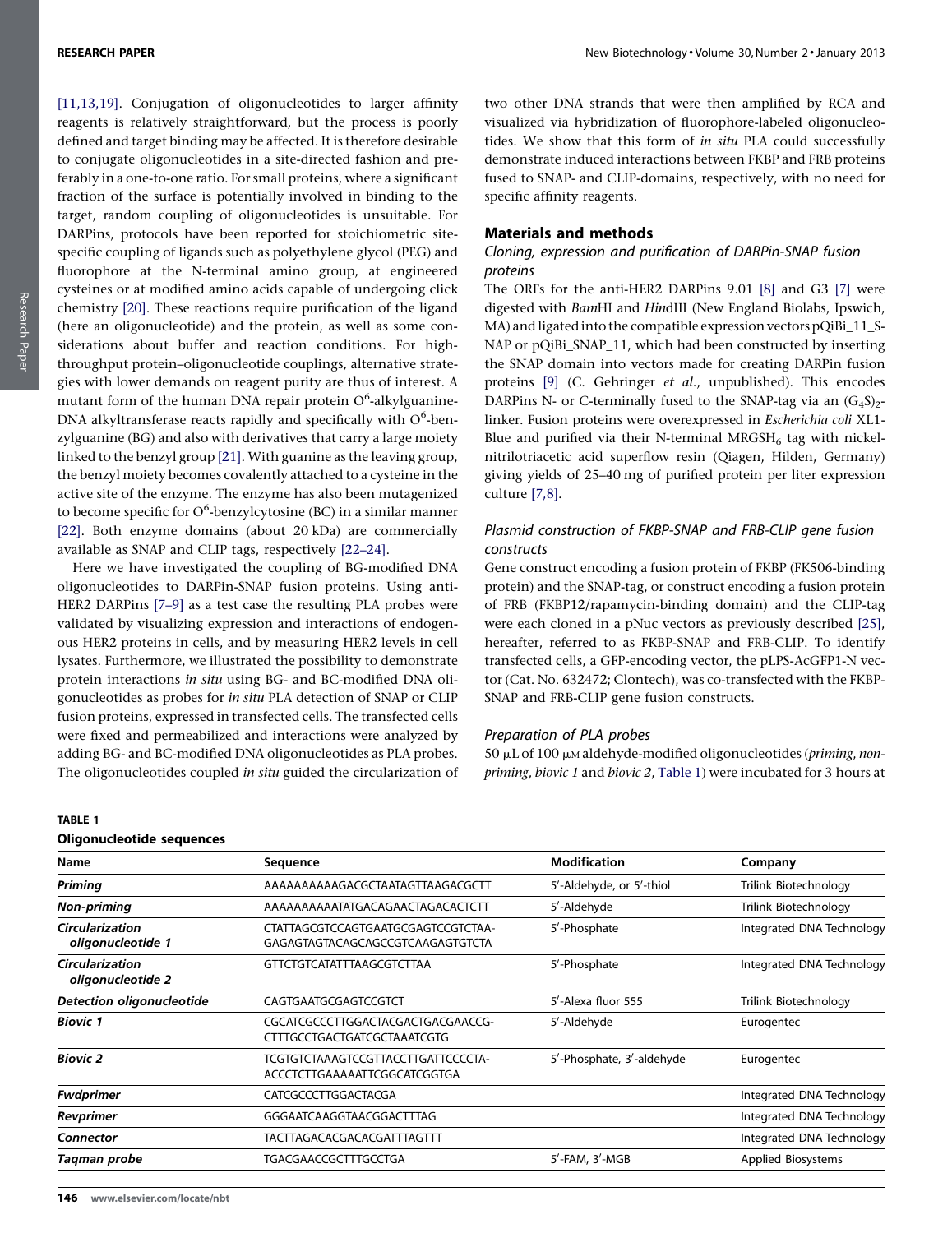TABLE 2

| <b>PLA</b> probes |                     |                       |                     |
|-------------------|---------------------|-----------------------|---------------------|
| PLA probe         | <b>DARPin</b>       | <b>Target protein</b> | Oligonucleotide     |
| Probe 1           | SNAP G3             | HER <sub>2</sub>      | Non-priming         |
| Probe 2           | G3 SNAP             | HER <sub>2</sub>      | Priming             |
| Probe 3           | <b>SNAP 9.01</b>    | HER <sub>2</sub>      | Priming             |
| Probe 4           | SNAP G3             | HER <sub>2</sub>      | Biovic 1            |
| Probe 5           | <b>SNAP 9.01</b>    | HER <sub>2</sub>      | hiovic <sub>2</sub> |
| PLA probe         | 5' modification     | <b>Specific for</b>   | Oligonucleotide     |
| Probe 6           | <b>BC-maleimide</b> | CLIP-tag              | Priming             |
| Probe 7           | BG-hvdrazine        | SNAP-tag              | Non-priming         |

 $37^{\circ}$ C with a 30-fold molar excess of BG-hydrazine (5 mm in dimethylformamide (DMF); Covalys, Switzerland) in conjugation buffer (100 mm MES, 150 mm NaCl, pH 4.8). The BG-modified oligonucleotides were purified by reverse-phase high-performance liquid chromatography (RP-HPLC) using a  $4.6$  mm  $\times$  250 mm silica matrix column with a particle size of  $5 \mu m$  (Lichrosphere RP18 column; Supelco. Inc.), a 60-min gradient of 2–60% B (A: 0.1 M triethylamine acetate (pH 7.0); B: acetonitrile) and a flow rate of 1 mL/min. The reactive cysteine in the SNAP-tag-DARPin fusion proteins  $(G3 \text{ and } 9.01)$  were reduced in 20 mm DTT, and incubated overnight at  $4^{\circ}$ C in 1 mm DTT with a 3-fold molar excess of BG-modified oligonucleotides, resulting in PLA probes G3- SNAP-priming, non-priming-SNAP-G3, priming-SNAP-9.01, biovic1- SNAP-G3 and biovic2-SNAP-9.01 (Table 2). No purifications of the conjugates were undertaken, because remaining unconjugated oligonucleotides were removed by washes in the in situ and solid phase PLA reactions. The formation of conjugates was validated by separating the products in a SDS polyacrylamide gel (GeneGel Excel 12.5%; GE Healthcare), followed by protein silver staining (PlusOne<sup>TM</sup> silver staining kit; GE Healthcare) [\(Fig.](#page-1-0) 1A), band intensities were measured using Image J and the conjugation efficiency was calculated via the intensity of the conjugate band divided by the intensity of the non-conjugated SNAP-DARPin band. The anti-HER2 antibody pertuzumab and the anti-HER2 polyclonal antibody (AF1129, R&D Systems) were conjugated separately with aldehyde-modified priming and non-priming oligonucleotides and with aldehyde-modified biovic 1 and biovic 2 oligonucleotides ([Table](#page-2-0) 1), respectively, as previously described [\[26\].](#page-8-0) In preparing probes for in situ analysis of FKBP and FRB interaction, 50  $\mu$ L of 100  $\mu$ M thiol-modified *priming* oligonucleotide was reduced in 20 mm DTT for 1 hour at  $37^{\circ}$ C. The reduced oligonucleotide was purified by MicroSpin G-50 column (GE healthcare) and incubated for 2 hours at room temperature (RT) with a 30-fold molar excess of BC-maleimide, followed by RP-HPLC purification as described above. The preparation of nonpriming-BG was performed in the same way as for aldehyde-modified non-priming oligonucleotide (Table 2).

# Cell cultures

The HER2 expressing breast cancer cell line (SK-BR-3) and ovarian cancer cell line (SK-OV-3) were grown in RPMI1640 medium and the human embryonic kidney cell line HEK 293T was grown in Dulbecco's modified Eagle's medium (DMEM). All media were supplemented with 10% fetal bovine serum (FBS), 2 mM L-glutamine and 1% penicillin-streptomycin (all reagents from Sigma Aldrich). The cells were grown at 37 $\mathrm{C}$  in a humidified 5%  $\mathrm{CO}_2$  environment.

### Detection of HER2 in cells by in situ PLA

10,000 cells were seeded per well and cultivated overnight on Lab-Tek Chamber Slides (Nalge Nunc International). Cells fixed in EtOH were blocked in blocking buffer  $(1 \text{ mg/mL BSA}, 20 \text{ µg/mL})$ salmon sperm DNA, 2 mm cysteine, 0.05% Tween20 in TBS buffer) for 1 hour at 37°C, followed by incubation with 40  $\mu$ L of DARPin PLA probes (non-priming-SNAP-G3 (2.4 nm) + G3-SNAP-priming  $(2.4 \text{ nm})$ , non-priming-SNAP-G3  $(4.8 \text{ nm}) +$  priming-SNAP-9.01 (23 nm), Table 2) diluted in blocking buffer ON at  $4^{\circ}$ C. Circular-ization oligonucleotide 1 and 2 (125 nm each, [Table](#page-2-0) 1) in ligation buffer (0.25 mg/mL BSA, T4 ligase buffer, 1 mm ATP, 250 mm NaCl, 0.05% Tween20, 0.05 U/ $\mu$ L T4 DNA ligase (Fermentas)) were incubated at 37°C for 30 min. After ligation rolling circle amplification (RCA) was performed (0.25 mg/mL BSA, phi29 polymerase buffer,  $0.25$  mm dNTP,  $0.125$  U/ $\mu$ L phi29 polymerase (Thermo Scientific)) for 90 min at 37 °C followed by hybridization of 250 nm detection oligonucleotide ([Table](#page-2-0) 1) in detection buffer ( $2 \times$  SSC, 0.25  $\mu$ g/ $\mu$ L BSA, 75 ng/ $\mu$ L polyA, 0.05% Tween20) to the single-stranded RCA product for 30 min at  $37^{\circ}$ C. All steps were separated by two washes in TBS + 0.05% Tween20 (TBST). The slides were counterstained with DAPI (100  $\mu$ g/mL) in Vectashield mounting medium (Vector Laboratory). The same protocol was used for the pertuzumab PLA probe (10 nm of each probe).

### Detection of HER2 in cell lysate by solid-phase PLA

 $1.2 \times 10^5$  SK-BR-3 cells or HEK 293T cells were lysed in 150  $\mu$ L cold lysis buffer (10 mm Tris, 150 mm NaCl, 1 mm EDTA, 1 mm EGTA, 0.5% Nonidet P-40, 0.5% Triton X-100, pH 7.4) supplemented with a Complete Protease Inhibitor Cocktail Tablet (Roche). Tubes (Robostrip<sup>®</sup>, AJ Roboscreen) were coated with pertuzumab (1 ng/ $\mu$ L) in carbonate buffer (50 mm  $Na<sub>2</sub>CO<sub>3</sub>$ , 50 mm NaHCO<sub>3</sub>, pH 9.6) for 1 hour at 37 $\degree$ C. After blocking for 1 hour at 37 $\degree$ C in PBS containing 1% BSA, 0.1% salmon sperm DNA and 0.05% Tween20, the tubes were incubated with 50  $\mu$ L of cell lysate at 4°C ON. Subsequently, 50 μL of DARPin PLA probes (2 nm, biovic1-SNAP-G3 and biovic2-SNAP-9.01) or anti-HER2 antibody PLA probes (1 nm) was added to the tubes and incubated for 1.5 hours at  $37^{\circ}$ C. All steps were separated by three washes in PBS with 0.05% Tween20 (PBST). Thereafter, 50 µL ligation and PCR mix (PCR buffer (Invitrogen)), 100 nm connector oligonucleotide ([Table](#page-2-0) 1), 2.5 mm  $MgCl<sub>2</sub>$ , 0.4 units of T4 DNA ligase (Fermentas), 0.1 U uracil-DNA-glycosylase (Fermentas), 80  $\mu$ M ATP, 0.2 mm dNTPs containing dUTP, 0.1  $\mu$ M primers (fwdprimer and revprimer, [Table](#page-2-0) 1), 220 nm Taqman probe [\(Table](#page-2-0) 1) were added. The real-time PCR was performed in a Mx-3000 instrument (Stratagene), with an initial incubation at  $95^{\circ}$ C for 2 min, followed by 45 cycles of 95 $\degree$ C for 15 s and 60 $\degree$ C for 1 min. Solid-phase PLA was also performed with lysate buffer alone as a negative control. The results are presented as threshold cycle (Ct) values [\[27\]](#page-8-0), reflecting the amount of PLA ligation products, and as  $\Delta$ Ct value where the Ct values for lysate buffer have been subtracted from the Ct value for the cell lysate.

#### Detection of FKBP and FRB interaction

FKBP-SNAP and FRB-CLIP fusion encoding plasmids were co-transfected together with a GFP-expressing vector and transiently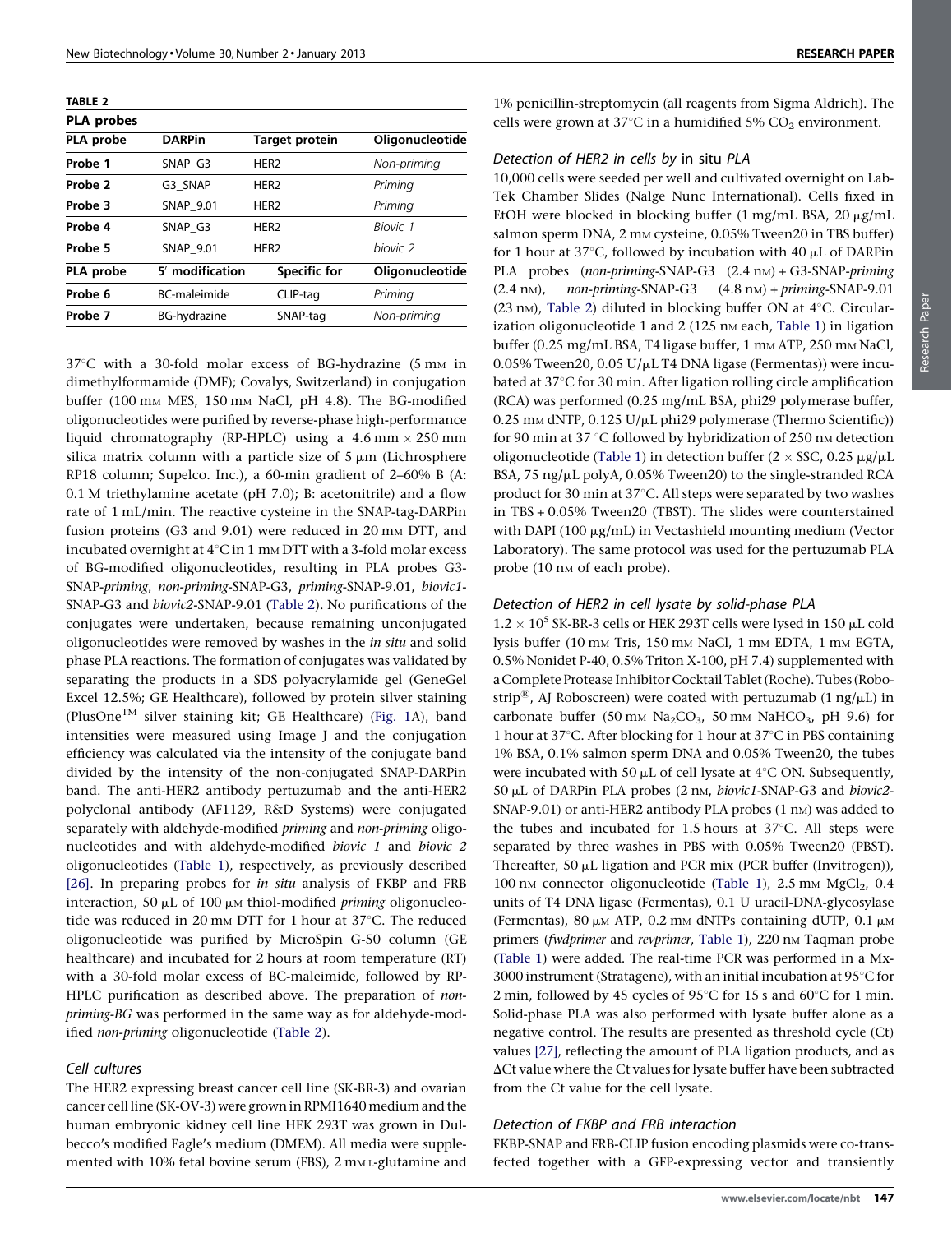<span id="page-4-0"></span>expressed in HEK 293T cells. Transfection using Lipofectamine<sup>®</sup> 2000 (Invitrogen) was carried out according to manufacturer's protocol using  $2.5 \mu$ g of plasmid and  $7.5 \mu$ L Lipofectamine and incubation of  $50 \mu L$  of plasmid-Lipofectamine complex for 24 hours. In this study, the FKBP-SNAP expressing plasmid  $(1.125 \mu g)$  and the FRB-CLIP expressing plasmid  $(1.125 \mu g)$  were co-transfected together with the GFP expressing vector  $(0.25 \mu g)$ into HEK 293T cells. Thereafter, 15,000 cells/well were seeded on collagen-type 1-coated slides (BD Biocoat) and cultivated for 4 hours. Rapamycin (dissolved in DMSO, Sigma–Aldrich) was diluted in 200  $\mu$ L of antibiotics-free growth medium to concentrations 0.2  $\mu$ M, 1  $\mu$ M, 5  $\mu$ M, 20  $\mu$ M and 40  $\mu$ M and incubated with cells for 6 hours at  $37^{\circ}$ C in a humidified incubator with 5% CO<sub>2</sub>, keeping the final concentration of DMSO at  $0.1\%$  (v/v). In parallel,

0.1% DMSO was included as a control for the effect of DMSO on the FKBP/FRB interaction. Cells were then fixed in 3% paraformaldehyde (PFA) (Sigma–Aldrich) for 15 min at RT, permeabilized for 15 min in 0.1% Triton X-100 (Sigma–Aldrich) in PBS, and briefly washed in PBS. 20 nm of priming-BC and 20 nm non-priming-BG in PBS was applied to the cells and incubation for 1 hour at 37°C was followed by  $3 \times 5$  min washing in TBST. The *in situ* PLA was performed as described above by steps of hybridization of circularization oligonucleotides, RCA and detection.

# Image analysis

Images of all cell experiments were taken in a Zeiss Axioplan II epifluorescence microscope, using an AxioCam MRm CCD sensor and a 40x/1.3 Oil PlanNeofluar objective together with filters for



## FIGURE 2

Detection of HER2 in cells using DNA-modified DARPins and antibodies. (A) SDS-PAGE gel demonstrating the conjugation of SNAP-9.01 (37.9 kDa) (lane 1) with the biovic 1 oligonucleotide, for production of a PLA probe (lane 2). Molecular weights of marker proteins (Fermentas) are shown in kDa. Proteins were visualized by protein silver staining, and the conjugation efficiency was estimated using Image J. (B) In situ PLA showing HER2 proteins in SK-OV-3 and HEK 293T cells using two different DARPins, one binding to domain IV (non-priming-SNAP-G3) and another one binding to domain I (priming-SNAP-9.01) (left panel), both DARPins binding to domain IV (non-priming-SNAP-G3 and G3-SNAP-priming) (middle panel), and pertuzumab PLA probes (right panel). Red dots are RCA products representing HER2 proteins. (C) Numbers of RCA products representing HER2 proteins in SK-OV-3 cells (white bars) and HEK 293T cells (grey bars) detected using in situ PLA, as described in (B). Data were generated in triplicates and the quantification was performed in Duolink ImageTool (Olink Bioscience). Y-axis of the plot is in log scale and error bars indicate standard deviations.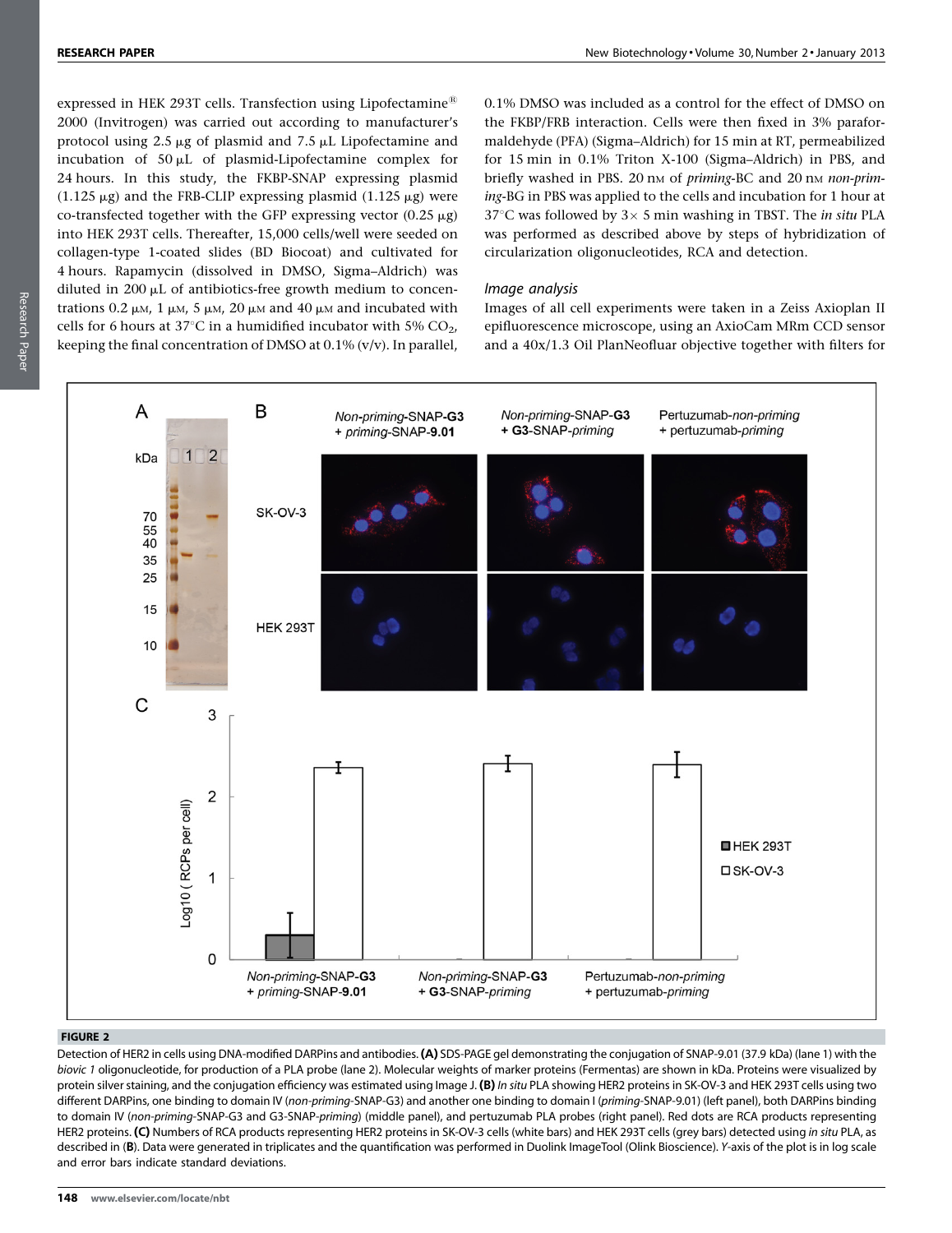<span id="page-5-0"></span>DAPI, FITC and Cy3. PLA signals from HER2 detection in cells were digitally quantified using Duolink ImageTool (Olink Bioscience, Sweden). For quantification of the number of PLA signals derived from FKBP/FRB interactions, only cells displaying signals both in the FITC channel (GFP transfected cells) and in the Cy3 channel (from the RCA products) were counted digitally using the Duolink ImageTool.

# Results and discussion

# Preparation of PLA probes using SNAP- and CLIP-tag technology and verification by in situ and solid-phase PLA

Simple and efficient methods to attach DNA strands to recombinant affinity proteins are needed to functionalize the reagents for use in methods such as immuno-PCR and PLA [\[28\].](#page-8-0) Here, we demonstrate a straightforward approach to convert recombinant affinity reagents into PLA probes by using SNAP-tag fusions of DARPin affinity reagents for site-specific and stoichiometrically controlled conjugation of oligonucleotides. We wished to evaluate if the reactivity of the 20 kDa SNAP and CLIP tags, engineered to react covalently with benzyl-guanine or benzyl-cytosine derivatives, could be exploited to attach oligonucleotides to proteins. Two different approaches were used to obtain BG- (or BC-) derivatized oligonucleotides. Aldehyde-oligonucleotide was first coupled to hydrazine-BG and the product was purified via RP-HPLC. An analogous reaction was also carried out between thiolmodified oligonucleotide and the corresponding maleimide-BC derivative. The BG-coupled oligonucleotides were then incubated with DARPins fused to the SNAP domain tag, resulting in conjugates with a one-to-one ratio of oligonucleotides to affinity reagents. In this manner, 75–85% of total DARPin-SNAP-tag fusion proteins were successfully coupled to an oligonucleotide each, as exemplified by the DARPin PLA probe shown in [Fig.](#page-4-0) 2A. Because the BG- and BC-modified oligonucleotides are stable for long periods they can be prepared in large batches, facilitating DNA

conjugation to many SNAP- or CLIP-labeled reagents. Two DAR-Pins were used in these studies that both recognize the extracellular part of the human HER2 membrane protein, frequently overexpressed in, for example, breast cancer [\[29\].](#page-8-0) G3 has a  $K_D$ of about 100 pm to domain IV of HER2  $[7,9]$ , and 9.01  $[8]$  binds domain I with a  $K_D$  of about 80 nm (C. Jost et al., unpublished). Because it was not clear a priori whether the 20-kDa SNAP domain might interfere with binding by the DARPin to HER2 on the cell, constructs were prepared with the SNAP domain either at the N- or C-termini of the DARPins. All products were obtained from E. coli at the same high yield as unfused DARPins.

The HER2-specific DARPin-SNAP conjugates (PLA probes) were applied for HER2 expression analyses both by in situ PLA (schematic illustration of in situ PLA in [Fig.](#page-1-0) 1A), and in solid-phase PLA of cell lysates with quantitative PCR readout (schematic illustration of solid-phase PLA in [Fig.](#page-1-0) 1B). When two different DARPins are used to bind different epitopes of HER2, then both mono- and dimeric HER2 can be detected, while with DARPins binding to the same epitope (conjugated to different oligonucleotides), only homo-dimeric or clustered forms of HER2 would be detected. With HER2-overexpressing SK-OV-3 cells, the signals obtained using two different DARPin-based PLA probes (referred to as non-priming-SNAP-G3 and priming-SNAP-9.01) or only one DARPin (non-priming-SNAP-G3 and G3-SNAP-priming) are about the same. This suggests that most of the HER2 proteins are in a clustered state on this cell line [\(Fig.](#page-4-0) 2B,C). Clustering of highly overexpressed HER2 on tumor cells is consistent with previous observations [\[30\].](#page-8-0) Using pairs of PLA probes based on the therapeutic monoclonal antibody pertuzumab, similar results were obtained [\(Fig.](#page-4-0) 2B,C). By contrast, HEK 293T cells are known to express low but still measurable amounts of HER2 [\[31\]](#page-8-0). In these cells, HER2 is not expected to be oligomeric. Indeed, PLA signals were only seen when two different DARPins were used ([Fig.](#page-4-0) 2B,C), but not with only one DARPin or with pertuzumab.



#### FIGURE 3

Comparison of HER2 detection in cell lysates using DARPins and antibody by solid-phase PLA. (a) Performance of solid-phase PLA in cell lysates using two different DARPins, one binding to domain IV (biovic1-SNAP-G3), the other binding to domain I (biovic2-SNAP-9.01) (in SK-BR-3 cell lysate, filled circles; in HEK 293T, filled triangles), or polyclonal antibody against HER2 (in SK-BR-3 cell lysate, open circles; in HEK 293T, open triangles). (b) Calculation of  $\Delta$ Ct from the data shown in (a) by subtracting the Ct value of lysis buffer from the Ct value of cell lysates (10<sup>4</sup> cells). Lysates from SK-BR-3 cells are shown in white bars and from HEK 293T cells in dark grey bars. Mean values with standard deviations for triplicate measurements are shown.

Research PaperResearch Paper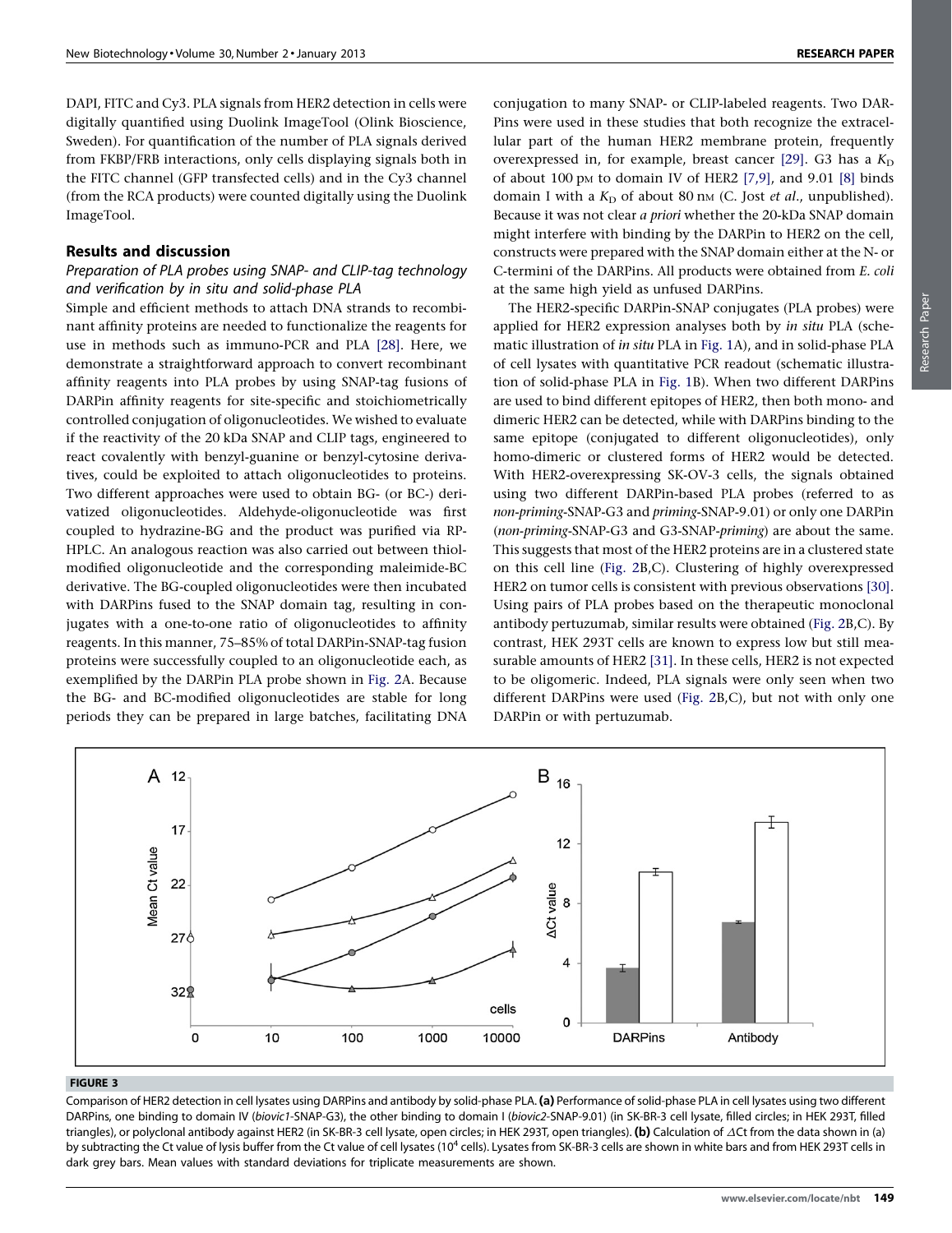<span id="page-6-0"></span>The DARPin-SNAP PLA probes were also applied for protein measurements in cell lysates by solid-phase PLA with quantitative PCR readout. Here, HER2 levels in cell lysates from HER2 expressing SK-BR-3 cells and low HER2-expressing HEK 293T cells were compared. HER2 proteins were captured by pertuzumab immobilized on solid support and assayed using either two different DARPin PLA probes, one binding to domain IV (biovic1-SNAP-G3) and the other binding to domain I (biovic2-SNAP-9.01), or an anti-HER2 polyclonal antibody divided in two aliquots, each conjugated to one of two different oligonucleotides. Both experiments revealed the expected difference in levels of HER2 proteins between the two lysates ([Fig.](#page-5-0) 3). It should be pointed out that the two DARPins used both recognize conformational epitopes, and thus lysate preparations that even partially denature HER2 risk decreasing assay sensitivity. The

polyclonal anti-HER2 antibody (AF1129, RnD systems) that was used in this assay, together with pertuzumab as capture antibody on solid support, has been shown to detect HER2 in Western blots and must thus be able to detect denatured forms of HER2, or unfolded regions. The polyclonal antibody might simultaneously bind different epitopes of HER2 and there may be several oligonucleotides attached per antibody. By contrast, the DARPins are monoclonal and strictly contain only one oligonucleotide each, and will therefore produce less signals overall than the antibody-based assay, both for lysates from SK-BR-3 cells expressing high levels of HER2 and from HEK 293T cells ([Fig.](#page-5-0) 3A). The differences in HER2 detection signals between SK-BR-3 and HEK 293T cells were similar, however, using the two classes of affinity reagents ( $\Delta C$ ts of 6.4 and 6.7, for DARPins and antibodies respectively) ([Fig.](#page-5-0) 3B).



#### FIGURE 4

In situ detection of rapamycin-mediated interactions between FKBP and FRB fusion proteins via their fused SNAP and CLIP domains. HEK 293T cells were cotransfected with plasmids expressing FKBP-SNAP and FRB-CLIP fusion and with GFP-expressing plasmids. After 24 hours the cells were analyzed without (A) and with treatment with 20  $\mu$ m of rapamycin (B) for 6 hours. In situ PLA with PLA probes (priming-BC and non-priming-BG) was applied for detection of interaction of FKBP and FRB fusion proteins in the absence and presence of rapamycin, and the RCA product detected with Alexa 555-labeled oligonucleotide (red) in GFP expressing cells (green). The cells were counterstained with DAPI (blue) to visualize the nuclei. GFP (green) served as an indicator of successful co-transfection and expression in cells. (C) Bar graph demonstrating the frequency of cells with the indicated numbers of RCA products (RCPs), as a function of the concentration of rapamycin in the culture media. On average 50 cells were investigated for each concentration of rapamycin in three experiments and analyzed using automated image analysis (Duolink ImageTool).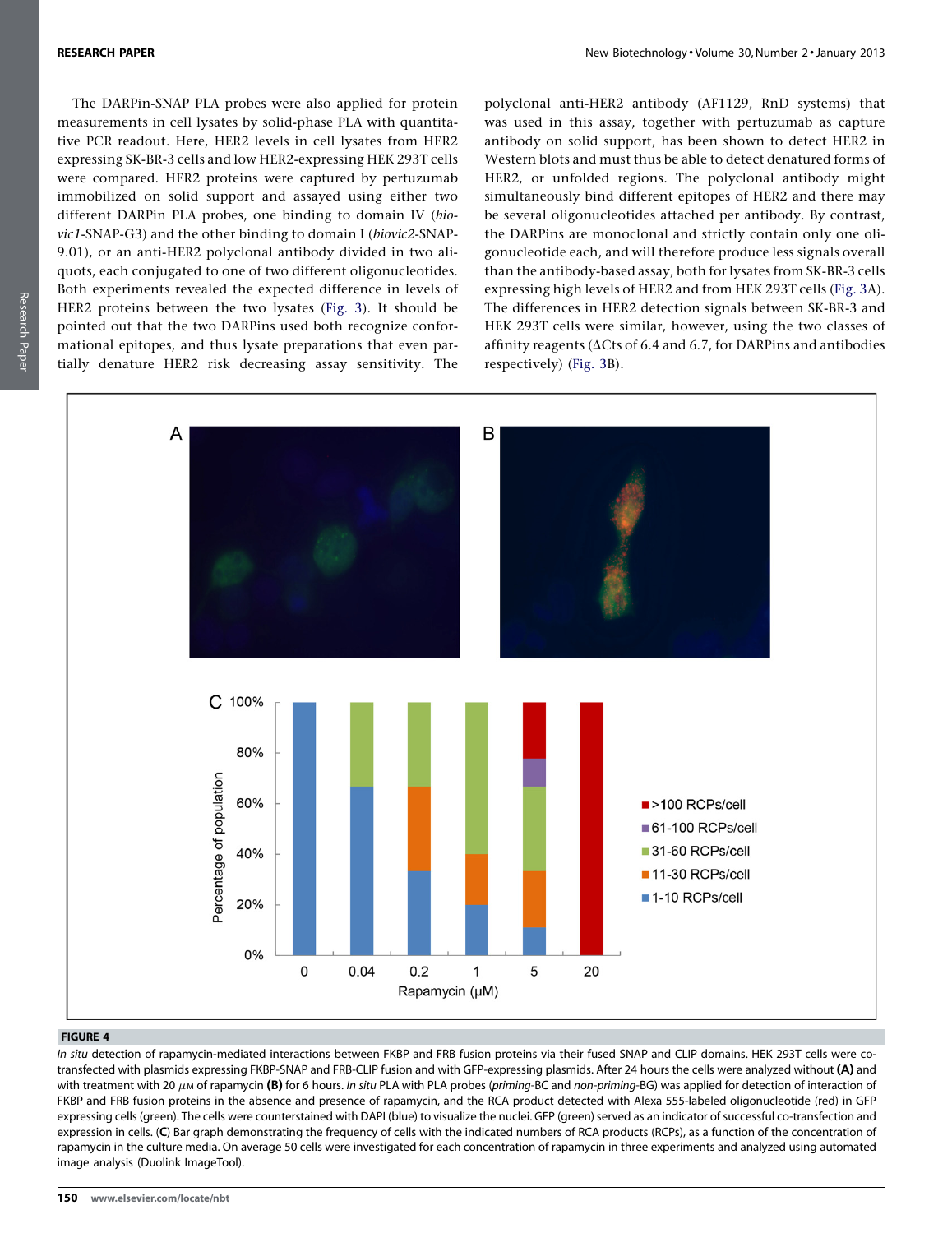# <span id="page-7-0"></span>In situ conjugation of SNAP- and CLIP-fusion proteins

At times it is desirable to measure binding to and interactions among proteins for which no suitable affinity reagents exist. We investigated the possibility of transfecting cells with SNAP- and CLIP-fusion gene constructs to study protein interactions with no need for antibodies or any other specific protein-binding reagents. We tested this strategy using FKBP and FRP as model system, as interaction between these proteins can be induced by rapamycin. Rapamycin binds with high affinity  $(K_D = 0.2 \text{ nm})$  to the 12-kDa FK506 binding protein (FKBP) as well as to a 100-amino acid domain of the mammalian target of rapamycin (mTOR), known as the FKBP-rapamycin binding domain (FRB), thereby forming a FKBP·rapamycin·FRB ternary complex [\[32,33\].](#page-8-0)

In cells transfected with SNAP- and CLIP-domains fused to FKBP and FRB proteins, respectively, the fusion proteins were conjugated in situ with BG- and BC-modified DNA oligonucleotides. Colocalization of the two oligonucleotides was investigated, by addition of two connector oligonucleotides, capable of being ligated into a DNA circle in reactions templated by the BG- and BC-oligonucleotides. We demonstrated successfully circularized oligonucleotides via RCA, followed by detection of the amplification products using fluorophore-labeled oligonucleotides, complementary to the repeated sequence of the RCA products. In the absence of rapamycin, the transfected HEK 293T cells, expressing FKBP-SNAP and FRB-CLIP, gave rise to only very few in situ PLA reaction products (1–10 RCPs per cell) [\(Fig.](#page-6-0) 4A), whereas upon incubation with 20  $\mu$ M rapamycin the numbers of signals per cell increased to greater than 100 per cell [\(Fig.](#page-6-0) 4B,C).

This approach provides a way to use in situ PLA where proteins of interest can be expressed as fusion proteins with the SNAP or CLIP domains after transfection. This strategy could also be combined with the use of specific affinity reagents in situation where such a reagent is only available against one partner in a protein interaction. The procedure, which works on cells that have been fixed and permeabilized, provides a complementary method to in situ interaction analysis of genetically modified living cells via Förster resonance energy transfer (FRET) of pairs of fluorescent protein domains that are expressed as fusions to the proteins of interest [\[34,35\]](#page-8-0) or by using complementing protein domains on fusion proteins [\[36\]](#page-8-0). Although the in situ PLA approach, unlike FRET and protein complementation techniques, is limited to fixed cells, the strong signal amplification can be of value because it enables detection of individual interaction events using standard microscopy.

# Conclusion

Because the reaction of BG- or BC-modified oligonucleotides with SNAP or CLIP tags is a robust and specific procedure, this strategy will be helpful to functionalize a large range of recombinant affinity reagents for proteomics investigation through the addition of DNA strands. It thus provides a general means for production of highly stable, renewable DNA-conjugated affinity reagents with one oligonucleotide added in a site-specific fashion per affinity reagent molecule. This was demonstrated for HER2-specific DARPin PLA probes. We also demonstrate that BG- and BCmodified oligonucleotides can be used as general affinity reagents directly in cells transfected with fusion gene constructs.

## Conflicts of interest

Ulf Landegren is a co-founder and stockholder of Olink Bioscience, having rights to the PLA technology. Andreas Plückthun is a cofounder and stockholder of Molecular Partners AG, having rights to the DARPin technology.

## Acknowledgments

The authors thank Dr Karl-Johan Leuchowius and Dr Irene Weibrecht for valuable advice and discussions and Swedish Research Council, Knut and Alice Wallenberg Foundation, Uppsala Berzelii Technology Centre for Neurodiagnostics, the European Community's 7th Framework Program (FP7/2007-2013) under grant agreement no. 222635 (AffinityProteome) and 241481 (Affinomics) and China Scholarship Council.

#### References

- 1 Landegren, U. et al. (2012) Opportunities for sensitive plasma proteome analysis. Anal Chem 84, 1824–1830
- 2 Hamers-Casterman, C. et al. (1993) Naturally occurring antibodies devoid of light chains. Nature 363, 446–448
- 3 Nord, K. et al. (1997) Binding proteins selected from combinatorial libraries of an alpha-helical bacterial receptor domain. Nat Biotechnol 15, 772–777
- 4 Gebauer, M. and Skerra, A. (2009) Engineered protein scaffolds as next-generation antibody therapeutics. Curr Opin Chem Biol 13, 245–255
- 5 Binz, H.K. et al. (2005) Engineering novel binding proteins from nonimmunoglobulin domains. Nat Biotechnol 23, 1257–1268
- 6 Boersma, Y.L. and Plückthun, A. (2011) DARPins and other repeat protein scaffolds: advances in engineering and applications. Curr Opin Biotechnol 22, 849–857
- 7 Zahnd, C. et al. (2007) A designed ankyrin repeat protein evolved to picomolar affinity to Her2. J Mol Biol 369, 1015–1028
- 8 Steiner, D. et al. (2008) Efficient selection of DARPins with sub-nanomolar affinities using SRP phage display. J Mol Biol 382, 1211–1227
- 9 Zahnd, C. et al. (2010) Efficient tumor targeting with high-affinity designed ankyrin repeat proteins: effects of affinity and molecular size. Cancer Res 70, 1595–1605
- 10 Fredriksson, S. et al. (2002) Protein detection using proximity-dependent DNA ligation assays. Nat Biotechnol 20, 473–477
- 11 Kamali-Moghaddam, M.v et al. (2010) Sensitive detection of Abeta protofibrils by proximity ligation – relevance for Alzheimer's disease. BMC Neurosci 11, 124–130
- 12 Tavoosidana, G. et al. (2011) Multiple recognition assay reveals prostasomes as promising plasma biomarkers for prostate cancer. Proc Natl Acad Sci USA 108, 8809–8814
- 13 Liu, Y. et al. (2011) Western blotting via proximity ligation for high performance protein analysis. Mol Cell Proteomics 10, O111–O011031
- 14 Söderberg, O. et al. (2006) Direct observation of individual endogenous protein complexes in situ by proximity ligation. Nat Methods 3, 995–1000
- 15 Clausson, C.M. et al. (2011) Increasing the dynamic range of in situ PLA. Nat Methods 8, 892–893
- 16 Weibrecht, I. et al. (2012) Visualising individual sequence-specific protein–DNA interactions in situ. N Biotechnol 29, 589–598
- 17 Jarvius, M. et al. (2007) In situ detection of phosphorylated platelet-derived growth factor receptor beta using a generalized proximity ligation method. Mol Cell Proteomics 6, 1500–1509
- 18 Allalou, et al. (2009) a tool for fluorescence microscopy image cytometry. Comput Methods Programs Biomed 94, 58–65
- 19 Söderberg, O. et al. (2008) Characterizing proteins and their interactions in cells and tissues using the in situ proximity ligation assay. Methods 45, 227–232
- 20 Tamaskovic, R. et al. (2012) Designed ankyrin repeat proteins (DARPins): from research to therapy. Methods Enzymol 503, 101–134
- 21 Gronemeyer, T. et al. (2005) Adding value to fusion proteins through covalent labelling. Curr Opin Biotechnol 16, 453–458
- 22 Gautier, A. et al. (2008) An engineered protein tag for multiprotein labeling in living cells. Chem Biol 15, 128–136